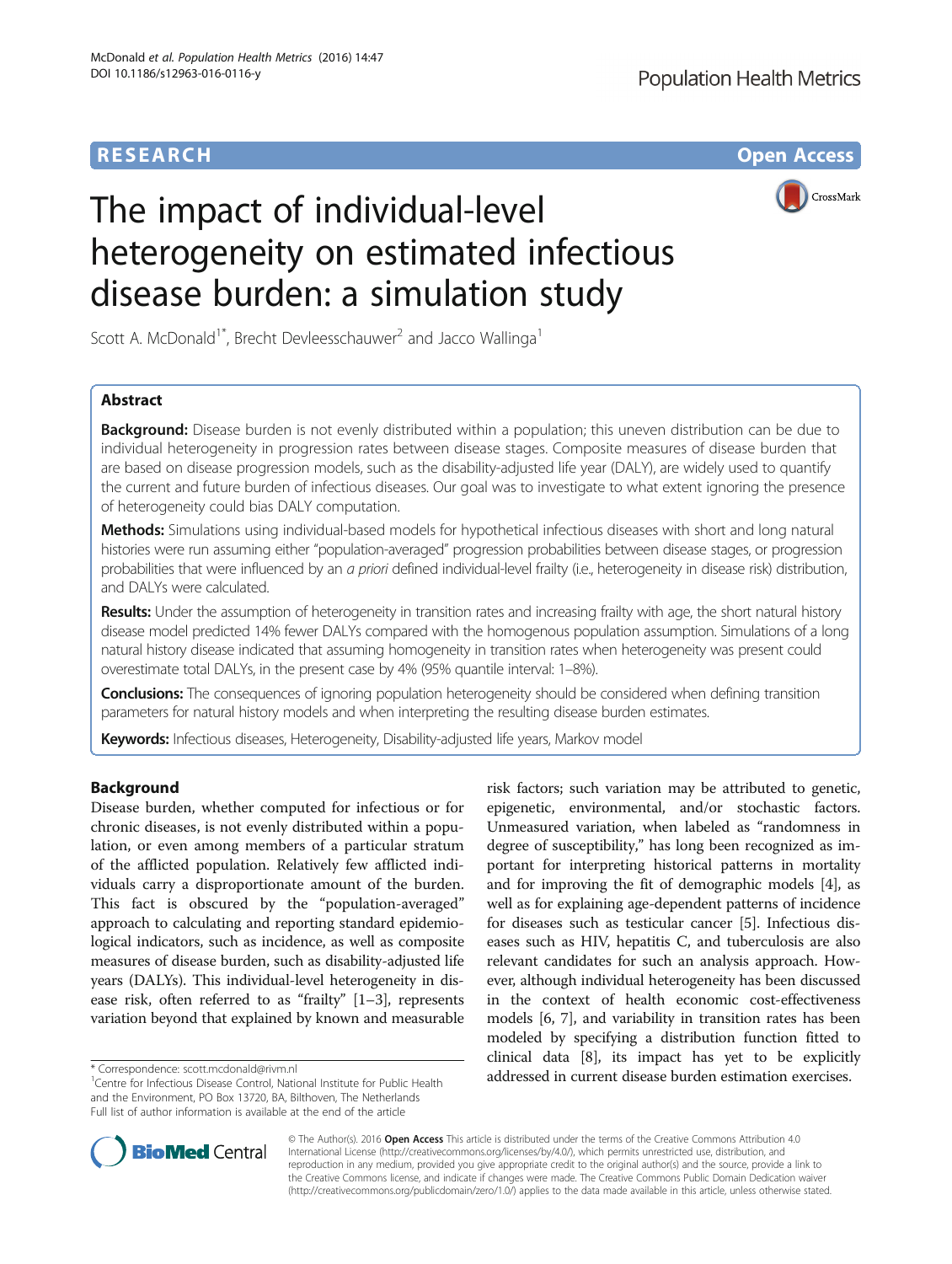The question to be addressed in the present paper is: Does ignoring individual-level heterogeneity in the rate of progressing from acute infection to more severe disease stages result in biased estimates of disease burden when using a disease progression pathway modeling approach to compute DALYs? Unobserved, unmeasured individual heterogeneity cannot be captured by covariates. Therefore, neither adjustment nor stratification are analysis options, and analytical or simulation methods are required to quantify the expected effects of ignoring unmeasured heterogeneity. The fundamental issue at stake concerns the impact of ignoring individual heterogeneity when ranking diseases according to their disease burden, which is a useful form of presentation for public health policymakers. If two diseases differ widely in terms of degree of individual heterogeneity – for instance if variation in individual-level susceptibility to rhinovirus infection differed greatly from susceptibility to Campylobacter – then their relative ranking may change substantially if individual heterogeneity is taken into account when computing DALYs. If such a ranking informs the prioritization of public health services, then appropriate computation of the absolute disease burden is vital. Thus, a first step towards understanding the effect of unmeasured heterogeneity on measures such as the DALY is to employ computational simulations to compare the expected disease burden in scenarios with and without such heterogeneity.

A potentially serious concern for the computation and interpretation of disease burden estimates relates to individual heterogeneity in rates of disease progression. Especially for chronic diseases, persons observed to be in the same disease stage may represent a wide range of individual disease progression rates, with consequences for the evaluation of interventions [\[9](#page-8-0)]. "Population-averaged" progression rates are typically employed in the disease progression pathway models that form the basis for pathogen-based disease burden estimation [[10](#page-8-0)–[12](#page-8-0)] However, a given patient population plausibly may contain relatively few fast-progressors, and many more slow-progressors; the oft-used population-averaged transition probability obscures the potential skewedness in the rate distribution, and disregards the extent of any variability as well as potential correlations between transition probabilities between successive health states. Although heterogeneity in infectivity or susceptibility to infection is also plausible, the current simulations do not consider this further, as transmission of infection is not modeled in the present study.

Below, we present simple natural history models ("outcome trees") for two fictitious infectious diseases, " $X_1$ " and " $X_2$ ," and report the impact on estimated disease burden (in DALYs) when *a priori* assumed distributions of individual heterogeneity are incorporated into the model.

The two hypothetical diseases are broadly representative of infectious diseases with short (e.g., Q fever) and long (e.g., hepatitis C virus infection) natural histories, but are not intended to correspond to specific diseases. Rather than implementing (possibly quite complex) disease progression pathways of actual infectious diseases, we simulate disease burden in simplified natural history models to facilitate interpretation of the results.

Our primary objective is to compare, for each of the two disease models, the disease burden for an infected cohort in which individual heterogeneity in progression probabilities between disease stages is present (heterogeneity variants), to the disease burden if this heterogeneity is ignored (no-heterogeneity variants). As a secondary objective, we investigate the impact of ignoring heterogeneity in disease progression rates on the disease burden averted due to a simulated public health intervention, namely high-coverage age-targeted vaccination.

#### Methods

In the current study, we employ the term "frailty" more broadly than used in the statistical literature, where frailty refers to an unobserved random factor that modifies an individual's hazard function. We use frailty to indicate an individual's position within a population distribution of disease progression rates (specified as a Gamma distribution); individuals with higher frailty values progress more quickly than individuals with lower frailty values.

### Disease models

Figure [1](#page-2-0) shows two simplified outcome trees for the hypothetical diseases  $X_1$  and  $X_2$ . Transition probabilities and other parameter values were not based on any existing disease progression pathway model, but were chosen for illustration purposes only. Both disease models consist of distinct stages, from acute infection through death. Disease model  $X_1$  is an example of a short natural history disease, in which progression from acute infection to chronic infection and/or complications and possible death occurs rapidly; for instance, within the first year following acute infection. In contrast, disease model  $X_2$  is an example of a disease with a long natural history, for which low annual transition probabilities between disease stages are specified. For the latter class of disease, slow progression means that the most severe disease stages may not be reached in the patient's natural lifetime.

In disease model  $X_1$ , acutely infected individuals develop chronic infection with an age-independent transition probability of 20% (for simulation purposes, this transition is assumed to effectively occur immediately). The transition probability for the risk of death following chronic infection is dependent on age, with case-fatality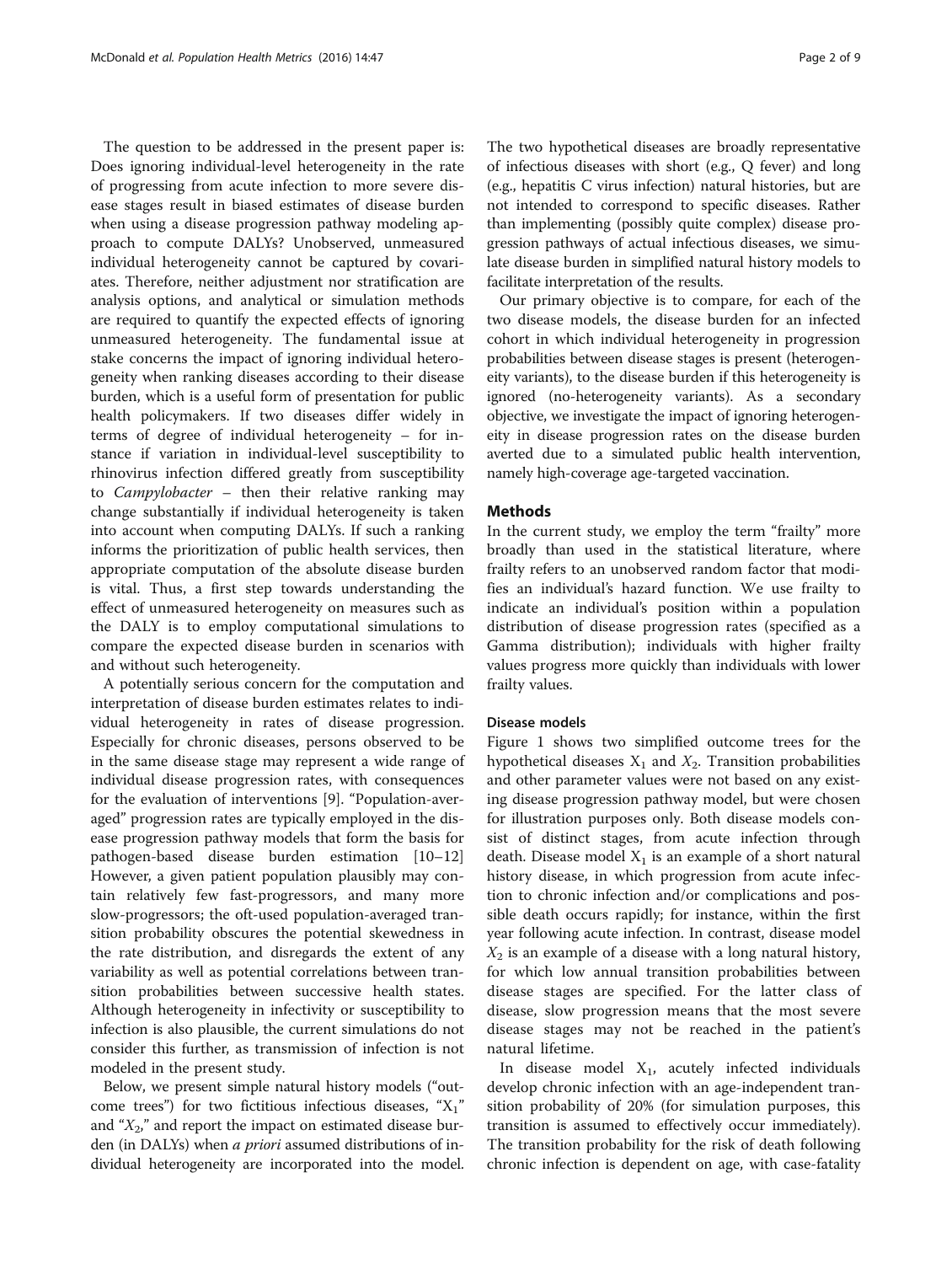<span id="page-2-0"></span>

ratios of 5, 1, 2, and 15% specified for the  $\langle 15, 15-44,$ 45–64, and 65+ years age-groups, respectively.

Disease model  $X_2$  simulates a disease with a long natural history. As for disease model  $X_1$ , acutely infected individuals develop chronic infection with an ageindependent probability of 20% (assumed to effectively occur immediately). Average progression from the chronic infection health outcome to severe sequela is assumed to be slow, with a transition probability of 2% per year. The annual probability of death following development of this sequela was set to 4%. Both of these transition probabilities are specified as age-independent. In this simulation, we needed to track individuals over time, and to simulate ageing of the acutely infected cohort. All individuals were assumed to die after reaching their 86th birthday, if they did not reach the death stage before this time.

To represent individual heterogeneity in the probability of transitioning from acute to chronic infection, from chronic infection to the severe sequela disease stage (model  $X_2$  only), and from severe sequela to death (model  $X_2$  only), we first assigned frailty values to each individual by random sampling from an age-independent frailty distribution. These frailty values are considered to be assigned at birth, and therefore did not change through an individual's lifetime (see below). As a result, the more frail individuals were modeled to have higher transition probabilities for the relevant transitions, and the less frail

to have lower transition probabilities. For model  $X_1$  only, individual heterogeneity in the progression from acute to chronic infection was assumed to be age-related, with mean frailty increasing with age. This leads to a stochastic tendency for developing chronic infection being more likely for older compared with younger individuals.

#### Frailty distributions

Gamma distributions were defined to represent individual heterogeneity. For disease model  $X_1$ , separate Gamma distributions were specified for each 5-year agegroup  $(1$  years,  $1-4$ ,  $5-9$ ,  $10-15$ , ...,  $80-84$ ,  $85+$ ), with the mean of each frailty distribution assumed to be agerelated, via an exponentially increasing (with age-group) shape parameter. The variance was kept constant across age-groups by adjusting the scale parameter accordingly. Figure [2](#page-3-0) plots the resulting distributions for selected age-groups. For disease model  $X_2$ , the age-independent Gamma distribution with unity mean and variance (i.e., shape and scale parameters set to 1) was used.

## Simulating disease progression and computing disease burden

The assumed age distribution of incident (acute infection) cases is provided in Fig. [3.](#page-3-0) This distribution was defined using a Gamma(2,17.5) distribution, for which the mean is 35 years, but with a peak around 18–21 years. A total of 5000 incident cases was simulated.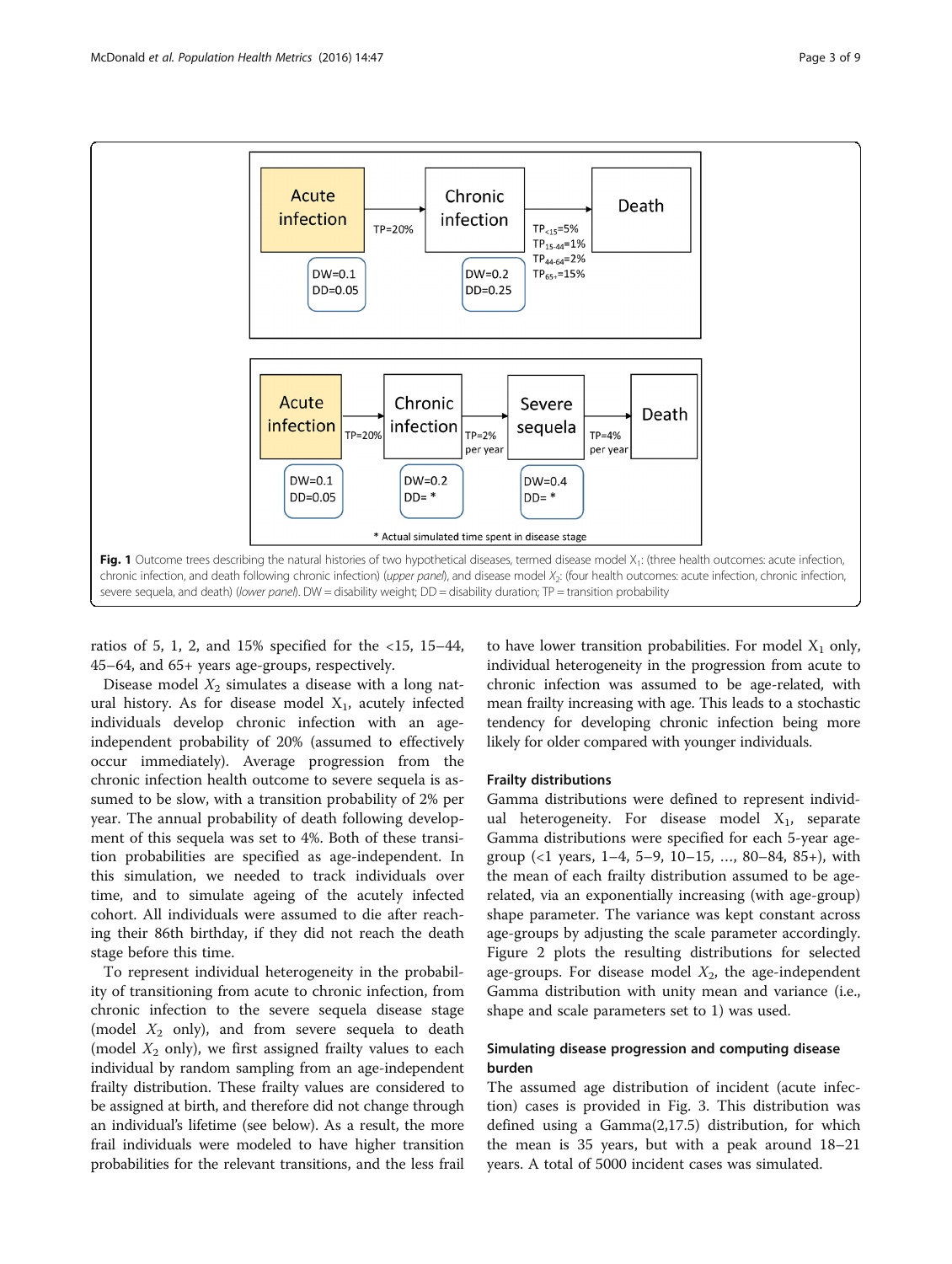<span id="page-3-0"></span>

We simulated disease progression in both disease models separately using an individual-based modeling approach, whereby each infected case was followed throughout disease progression, and the burden associated with each health outcome (and the sum over all outcomes) was computed using standard pathogenbased DALY methodology [\[10](#page-8-0)]. By using an individualbased modeling approach, we are thus able to account for the correlation in transition probabilities, which would be lost when using a population-averaged approach. In both disease models, all individuals are assumed to start in the acute infection disease stage. In disease model  $X_2$ , identically sized cohorts of incident cases ( $n = 5000$ ) entered the model each simulation year.

In the no-heterogeneity simulations, the expected YLD, YLL, and DALYs were computed from the expected number of cases progressing through an outcome tree defined by the transitional probabilities and Dutch male life expectancies for the year 2000 [\[13\]](#page-8-0), and given assumed disability weights and durations (Fig. [1](#page-2-0)). Disease stage duration was truncated if the simulated

individual reached their 86th birthday while in that disease stage (relevant for model  $X_2$  only). YLD and YLL measures were summed over all relevant health outcomes, with the DALY measure defined as the simple sum of YLD and YLL.

In the heterogeneity simulations, the central idea implemented was that the infected individuals who are most likely to transition to a subsequent disease stage, such as a complication or death, are those with the highest frailty. For these simulations, we first randomly sampled from the pre-defined frailty distributions (see below) and assigned frailty values to each individual. For disease model  $X_1$ , the number of cases transitioning from acute to chronic infection was constrained to equal the expected cases (N) determined using the noheterogeneity variant of the same model (to permit comparability between heterogeneity and no-heterogeneity variants). For disease model  $X_2$ , the number of cases transitioning from a given health outcome to the subsequent health outcome in each simulation year was also constrained to equal the expected cases  $(N)$  based on the

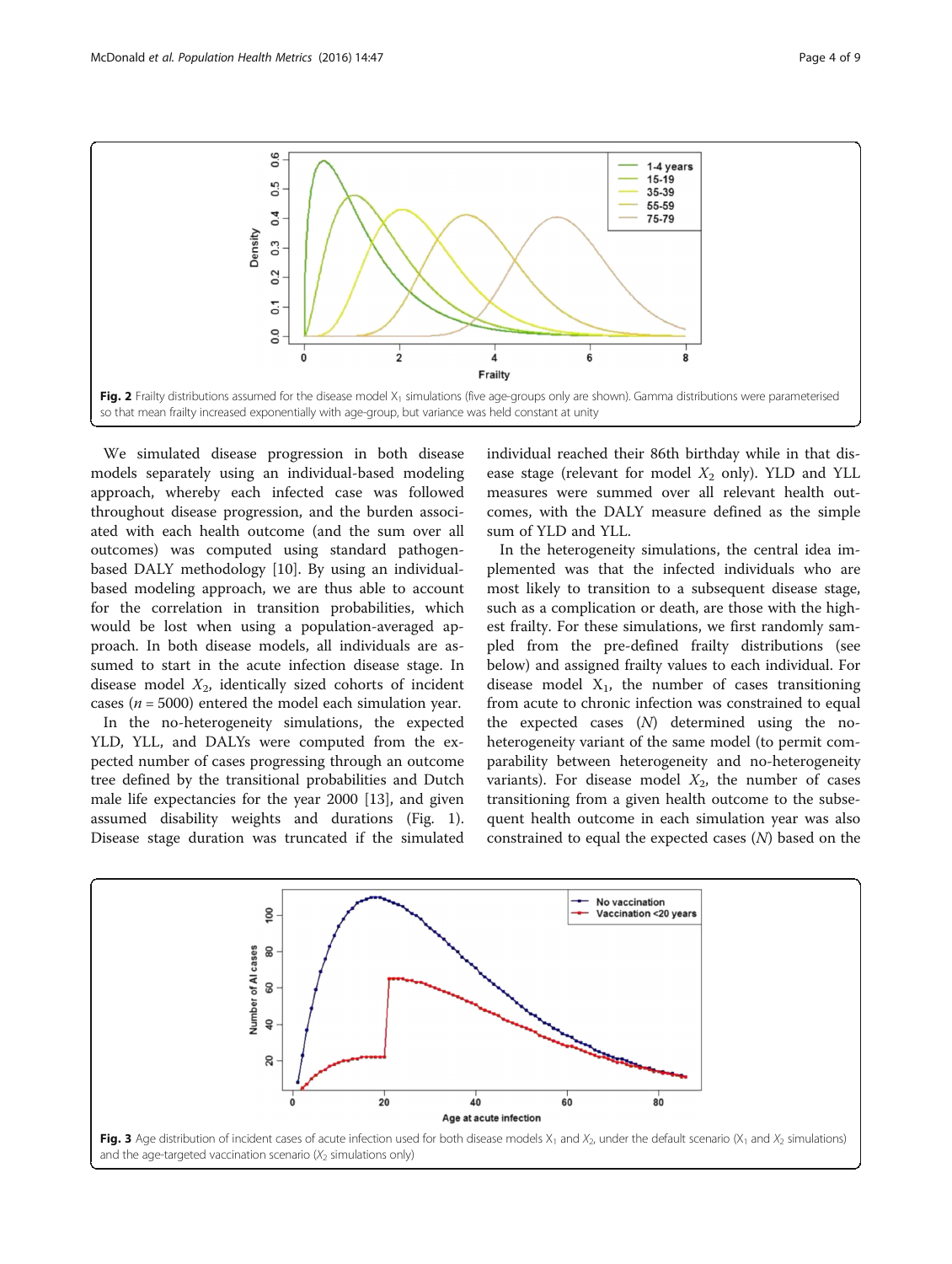"population-averaged" transition probability. Stochastic sampling methods were used to determine which individuals transitioned from each health outcome. Specifically, N individuals were sampled without replacement, with the probability of being selected weighted according to each individual's assigned frailty value. This procedure was then repeated for a total of 1000 times, with the median and 2.5 and 97.5% percentiles of the distributions of YLD, YLL, and DALYs reported.

#### Sensitivity analyses

For disease model  $X_2$ , the disease burden will be largely determined by the number of individuals who reach the death stage; the risk of death is dependent on the annual progression probabilities from the chronic infection and severe sequela stages. In sensitivity analysis, the effect of the initial choice of these parameter values on the simulated burden and on the overestimation of DALYs due to assuming population-averaged transition probabilities is explored. Additional file [1](#page-8-0) reports the results of simultaneously varying the annual transition probabilities for the final two transitions in model  $X_2$  across a limited range. In a second sensitivity analysis involving model  $X<sub>2</sub>$ , two further frailty distributions are specified, and burden in DALYs compared with that obtained using the rightward-skewed distribution. In the first, skewedness was reversed (i.e., corresponding to a disease with few slow-progressors and many fast-progressors); in the second a peaked symmetrical distribution was tested (i.e., corresponding to a disease with equal (low) numbers of slow- and fast-progressors).

#### Age-targeted vaccination scenario

We estimated the effect of a single simulated public health intervention, age-targeted vaccination with a simulated high coverage of 80%, and calculated DALYs averted. This was accomplished by retaining only 20% of the potential acute infection cases aged ≤19 years, very crudely simulating the effects of herd immunity on older age groups (see Fig. [2](#page-3-0)), and re-running the noheterogeneity simulation. Then, the heterogeneity variant was run, to assess any change in the size of the vaccination effect. Note that a more accurate simulation of the impact of an age-targeted vaccination program would employ a dynamic modeling approach to simulate the time-dependent influence of herd immunity on successive birth cohorts entering the model.

Simulations were carried out in the R statistical programming environment, version 3.1.0 [\[14](#page-8-0)].

#### Results

Table [1](#page-5-0) compares the median YLD, YLL, and DALYs computed for the no-heterogeneity and heterogeneity variants of each of the two disease models considered. Note that the 95% quantile intervals for the heterogeneity model variants do not reflect uncertainty in incidence or model parameter values; rather, they only represent the effect of individual heterogeneity in progression probabilities on disease burden. In all cases, fewer DALYs are predicted under the heterogeneity variants than under the standard, no-heterogeneity variant. For both simple disease models, ignoring individual heterogeneity consistently overestimated disease burden. For disease model  $X_1$ , although the number of individuals developing chronic infection was held constant across the no-heterogeneity and heterogeneity variants, the no-heterogeneity variant overestimated the total disease burden by a factor of 1.16 (95% interval: 1.11–1.22).

In Fig. [4](#page-5-0) (disease model  $X_1$ , selected age-groups shown), the expected rightward shift in frailty distribution before and after transitioning from the acute to the chronic infection stage is illustrated. The frailest individuals, in general and within a given agegroup, are more likely to progress to a more advanced disease stage. The mean frailty values for individuals within the acute and chronic infection disease stages was 2.39 and 3.17, respectively.

For disease model  $X_2$ , in which a disease with a long natural history was simulated via specification of annual transition probabilities, overestimation of total disease burden by the no-heterogeneity variant was by a factor of 1.04 (95% interval: 1.01–1.08) (Table [1\)](#page-5-0). This difference was driven by YLL (overestimated by a factor of 1.12), as YLD was actually larger for the heterogeneity variant. The "trade-off" between YLD and YLL is due to a greater proportion of infected persons spending more time in the chronic infection and severe sequela stages in the heterogeneity compared with the no-heterogeneity variant (leading to a higher YLD), and the corresponding fewer deaths in the former variant (leading to lower YLL).

The expected rightward shift in frailty distribution with disease stage is illustrated by Fig. [5a](#page-6-0). Figure [5b](#page-6-0) confirms the larger burden borne by the frailest individuals; individuals with the lowest 25% frailty experience no disease-related mortality, and little morbidity (low YLD), whereas those in the top 25% frailty quartile have the largest YLD and YLL. The proportion of total disease burden comprised by YLL also increases with frailty quartile, surpassing YLD for persons with the highest 25% frailty.

In Fig. [6](#page-7-0), the burden associated with age-group at acute infection is shown as estimated using the two disease model  $X_2$  variants. The lower burden for the heterogeneity compared with the no-heterogeneity variant is localized to those individuals acutely infected between the ages of 5 and 39 years (Fig. [6](#page-7-0).)

The results of the first sensitivity analysis indicated that the values initially chosen for the progression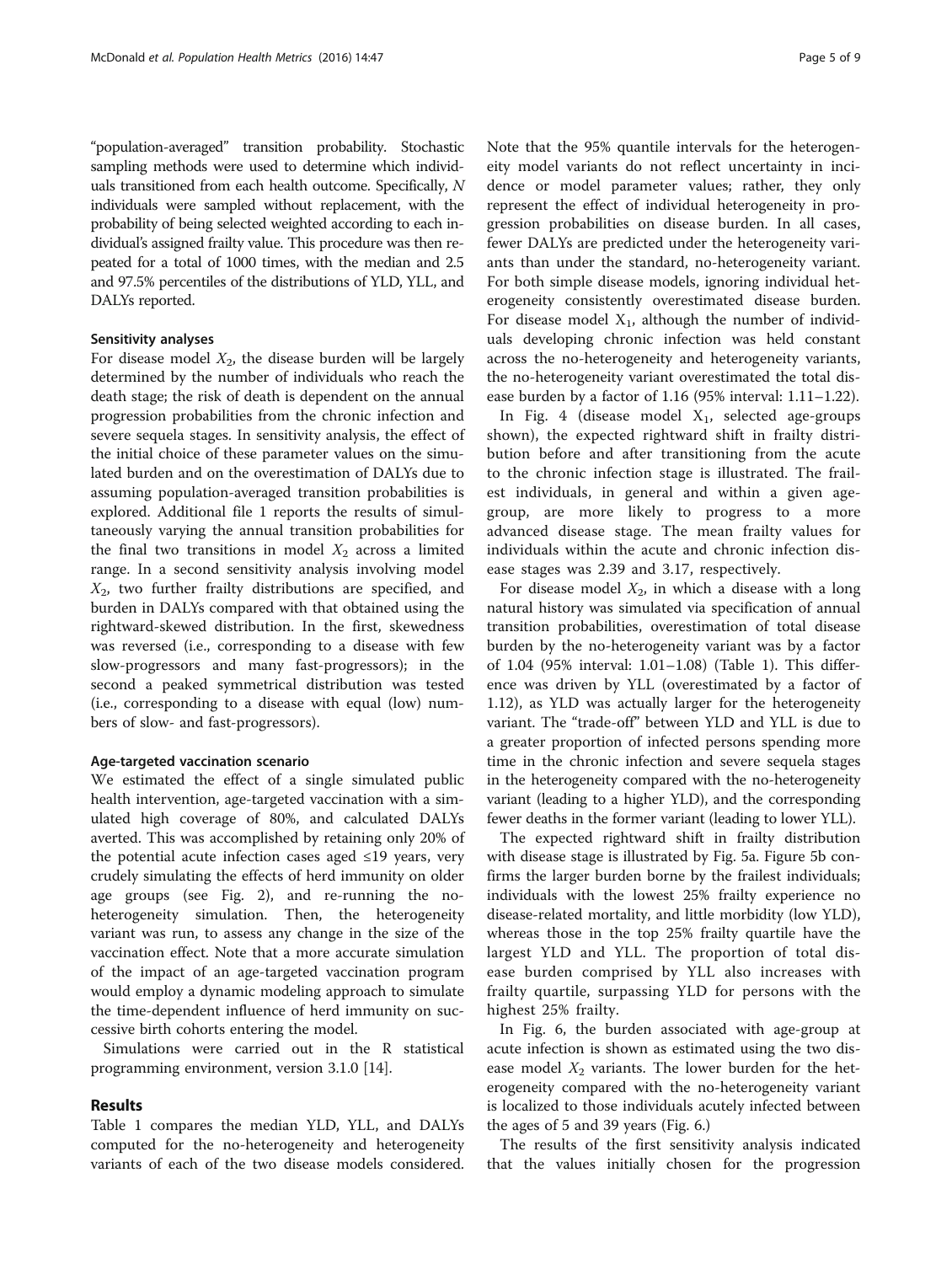<span id="page-5-0"></span>

| <b>Table 1</b> Results of simulations using disease models $X_1$ and $X_2$ , comparing the estimated disease burden between no-heterogeneity and |  |
|--------------------------------------------------------------------------------------------------------------------------------------------------|--|
| heterogeneity variants. Results indicate the total burden for individuals acutely infected in simulation year 1, with 95% quantile intervals     |  |

| Disease model [-Variant]     | <b>YLD</b> | YLL (95% interval)                                                                                              | DALY (95% interval) | Overestimation of DALY (95% interval) |
|------------------------------|------------|-----------------------------------------------------------------------------------------------------------------|---------------------|---------------------------------------|
|                              |            | $X_1$ (3 health outcomes, 4 broad age-groups specified for transition from chronic infection to death)          |                     |                                       |
| - No heterogeneity           | 75         | 1243                                                                                                            | 1318                | $1.16(1.11 - 1.22)$                   |
| - Heterogeneity <sup>a</sup> | 75         | 1060 (1007-1117)                                                                                                | 1135 (1082-1192)    |                                       |
| $X2$ (4 health outcomes)     |            |                                                                                                                 |                     |                                       |
| - No heterogeneity           | 10750      | 10210 (9380-11090)                                                                                              | 20960 (20140-21740) | $1.04(1.01 - 1.08)$                   |
| – Heterogeneity <sup>b</sup> | 11010      | 9074 (8411-9887)                                                                                                | 20090 (19440-20780) |                                       |
|                              |            | the contract of the contract of the contract of the contract of the contract of the contract of the contract of |                     |                                       |

Note: <sup>a</sup>Gamma distributions, with mean increasing with age. <sup>b</sup>Age-independent, sampled from Gamma(1,1). Overestimation of DALY is with respect to heterogeneity model variant

probabilities from the chronic infection and severe sequela stages resulted in a disease burden overestimation factor on the high end for the range of parameter values investigated (Additional file [1\)](#page-8-0). This factor tended to increase as either annual probability increased (leading to more mortality at a younger age), with a range of 1.01 to 1.08. In the second sensitivity analysis, leftward-skewed and peaked symmetrical frailty distributions were investigated; the resulting greater DALYs compared with the rightward-skewed distribution (main analysis) obtained with both alternatives lends support to our central finding from disease model  $X_2$ : burden is lower when there are a relatively greater number of slow- than fastprogressors, because of the smaller number of premature deaths.

The simulation of high-coverage age-targeted (<20 years) vaccination suggested that this strategy – preventing 2232 acute infections – would reduce the disease burden for the conventional (no heterogeneity) disease model  $X_2$  by 56% (Table [2\)](#page-7-0). 11,680 DALYs would be expected to be averted under the assumption of population homogeneity in progression rate. For the heterogeneity variant of disease model  $X_2$ , the expected impact of vaccination was nearly identical (55%): an average of 11,140 DALYs would be averted under the assumption of individual heterogeneity in transition probabilities.

## **Discussion**

To what extent does individual heterogeneity in disease progression rates affect the computation of composite disease burden measures, such as the DALY? Our principal finding is the following: if the degree of individual heterogeneity that we simulated in transition probability distributions mimics the extent of unmeasured heterogeneity in the population, then ignoring this heterogeneity can result in inflated disease burden estimates. In the case of disease model  $X_1$ , the simulated dependence of mean frailty on age in the heterogeneity variant is responsible for the lower disease burden compared with the no-heterogeneity variant. With a skewed frailty distribution, a minority of patients die young, with the majority living to an older age, compared with application of a population-averaged transition probability. This resulted in a smaller YLL – and a consequent 14% lower total disease burden – being estimated for the heterogeneity than for the no-heterogeneity variant.

For disease model  $X_2$ , in which frailty distributions were specified as age-independent (i.e., assumed fixed at the age of acute infection), the 4% lower burden

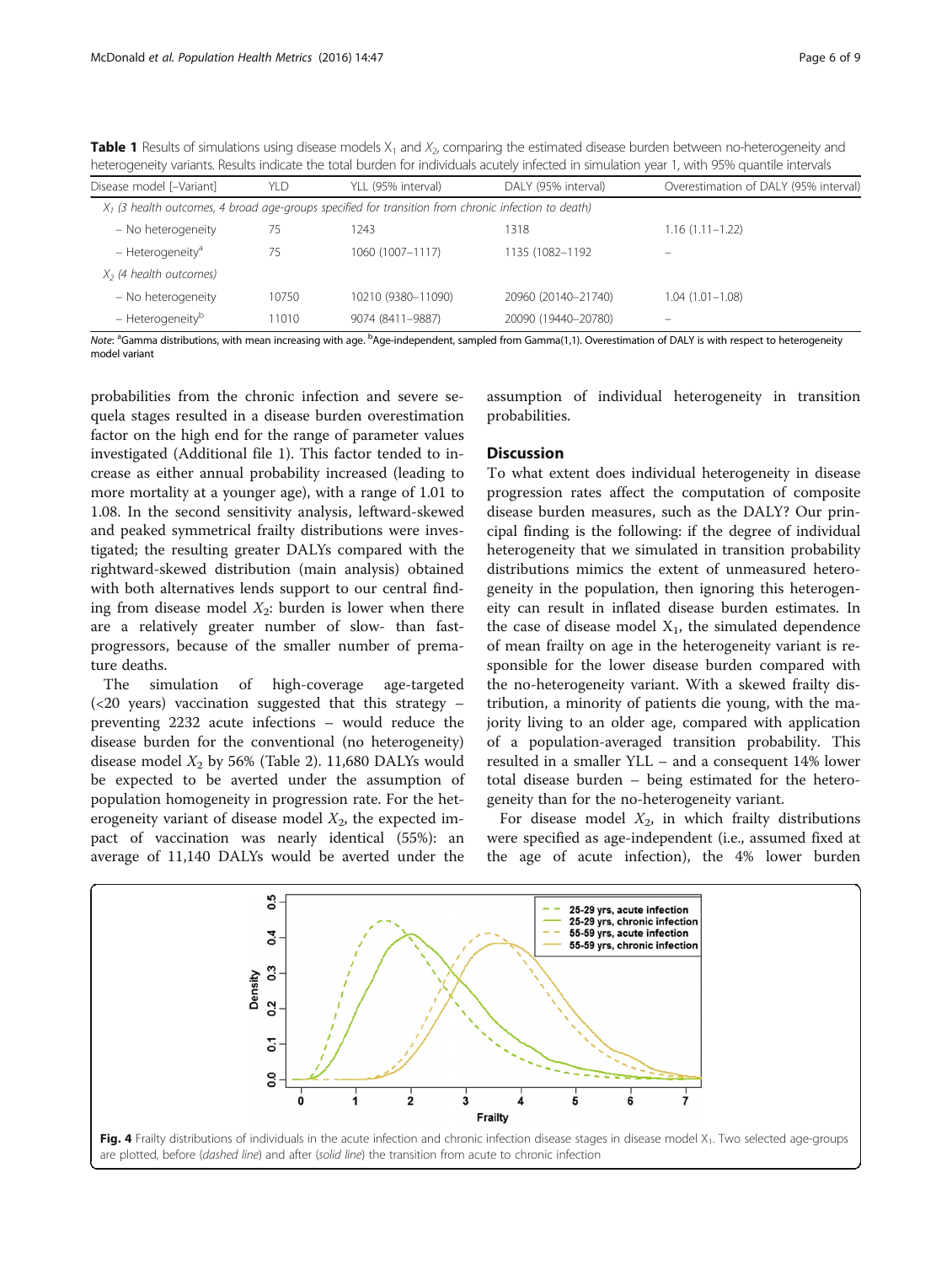<span id="page-6-0"></span>

estimated for the heterogeneity variant is due entirely to the simulated heterogeneity in disease progression rates. This is because even though the most frail individuals progress the most rapidly through the disease course, and therefore have a higher probability of developing severe sequelae and dying at a younger age, on average disease progression is slower than if heterogeneity is ignored. Due to the skewedness of the frailty distribution, only a minority of patients are fast progressors; for the majority of patients, disease progression is slow, and the severe disease stages, if experienced during their lifetime, are reached at a later age.

The lower estimated burden for the heterogeneity variant is therefore due to fewer members of an acutely infected cohort reaching the age at which severe sequela or death due to the disease can occur (and thus resulting in a lower YLL); however, individuals in this variant tended to spend longer in chronic infection and severe sequela stages compared with the no-heterogeneity model, which resulted in a higher YLD. Despite this YLD/YLL "trade-off," there is an overall reduced burden in the heterogeneity variant, most apparent in the younger age-groups (5- to 39-year-olds) (Fig. [6\)](#page-7-0) due to their lower risk of dying from the disease before reaching their life expectancy.

It might be argued that the  $X_1$  simulations only demonstrate that availability of age-dependent transition probabilities in place of a single age-independent transition probability is vital, if the incident case population covers a wide age range and the risk of developing a complication or dying is greater for older than for younger patients. Because in disease model  $X_1$  the frailest patients are the most likely to transition, assuming increasing mean frailty with age effectively translates to a statistical preference for older patients transitioning to chronic infection before younger patients. Disease model  $X_2$  – which explicitly simulates aging of an acutely infected cohort simultaneously with progression through the various disease stages – illustrates that the assumption of age-dependent mean frailty is unnecessary for longer natural history diseases.

For disease model  $X_1$ , ignoring age-dependent heterogeneity leads to overestimation of disease burden; but is it plausible that mean frailty would increase with age? Although there are health states for which the young are at the greatest risk, frailty in general may be roughly monotonic with age. Cumulative occasions of ill health from birth (the "insult accumulation" model [\[4](#page-8-0)]) would lead to an individual's frailty – and so his/her susceptibility to disease progression and/or death – also increasing with age. Also, declining mortality rates or increasing life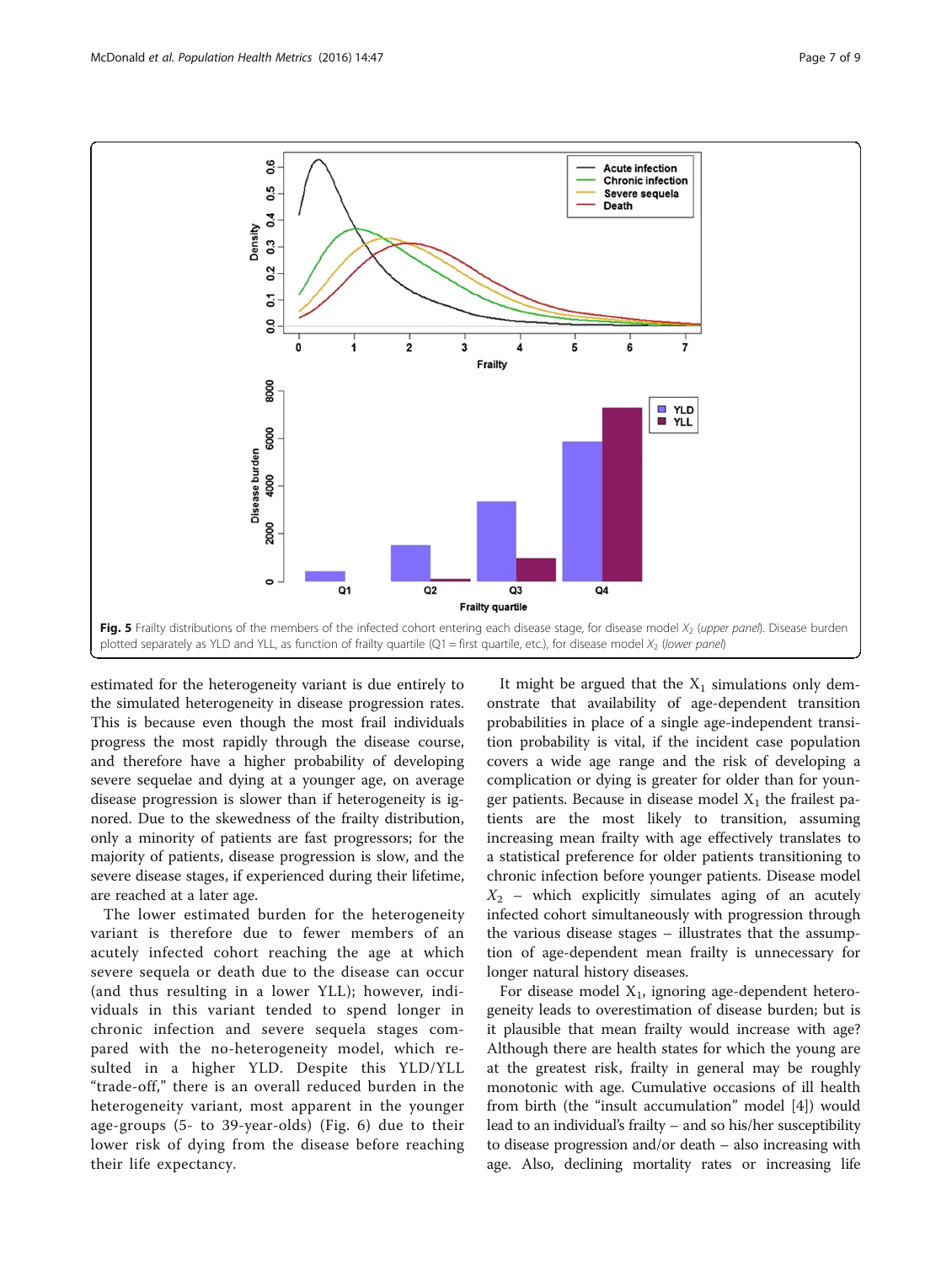<span id="page-7-0"></span>

expectancy over a period of time would give rise to an age-related frailty effect [[15\]](#page-8-0). Finally, in the case of infectious diseases, immunosenescence (age-associated decline in immune function) could contribute to an increasing susceptibility to development of complications and death [\[16](#page-8-0)].

For diseases with a long natural history, as exemplified by disease model  $X<sub>2</sub>$ , comparison of simulations assuming age-independent heterogeneity with the no-heterogeneity variant suggested that ignoring a plausible degree of individual heterogeneity in disease progression when computing DALYs would lead to a 4% overestimation of the total expected burden among a cohort of acutely infected persons. Although the magnitude of DALY overestimation is small, mortality burden was overestimated by 14%. If the

prioritization of public health resources are informed by a ranking of diseases according to overall burden or mortality burden, differential overestimation (i.e., individual heterogeneity affecting burden estimates for a subset of the ranked diseases) may have important consequences. In addition, if such a disease model is used to project the impact of a prevention initiative such as age-targeted vaccination, heterogeneity could influence the size and/or direction of the intervention effect, and therefore investigation of the impact of homogeneity assumptions is important for decision-making [[7\]](#page-8-0). However, in our  $X_2$  simulation incorporating individual heterogeneity, the vaccination effect size (on DALYs) was virtually identical to the projected effect size for the no-heterogeneity variant.

Table 2 Simulation results: estimated burden under vaccination and no-vaccination scenarios using disease model  $X_2$ . Results indicate the total burden for individuals acutely infected in simulation year 1, with 95% quantile intervals

| Model variant [-Vacc. scenario] | Acute cases | <b>YLD</b> | YLL (95% interval) | DALY (95% interval) | Burden averted DALY (%)  |
|---------------------------------|-------------|------------|--------------------|---------------------|--------------------------|
| $X2$ No heterogeneity           |             |            |                    |                     |                          |
| $-$ No vaccination              | 5000        | 10750      | 10210 (9380-11090) | 20960 (20140-21740) | $\overline{\phantom{m}}$ |
| - Vaccination <20 year          | 2768        | 5212       | 4066 (3537-4635)   | 9280 (8765-9770)    | 11680 (55.7%)            |
| $X2$ Heterogeneity <sup>a</sup> |             |            |                    |                     |                          |
| - No vaccination                | 5000        | 1010       | 9074 (8411-9887)   | 20090 (19440-20780) | $\overline{\phantom{m}}$ |
| - Vaccination <20 year          | 2768        | 5252       | 3693 (3259-4145)   | 8945 (8536-9374)    | 11140 (55.0%)            |
|                                 |             |            |                    |                     |                          |

Note: <sup>a</sup>Individual-level heterogeneity was specified as age-independent; frailty values were sampled from Gamma(1,1)